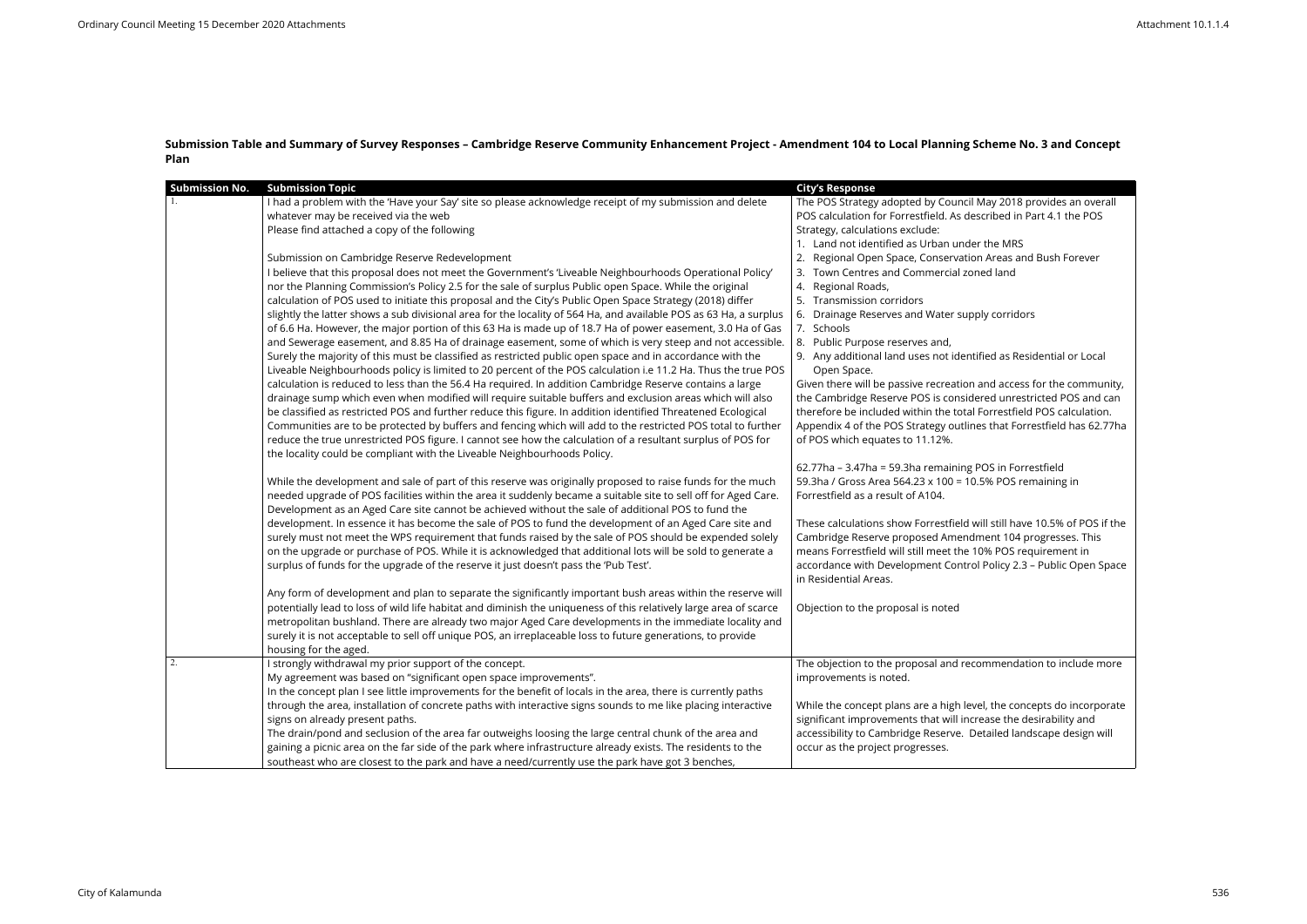|    | interactive signs and 10metres of boardwalk in exchange for loosing their current peace and seclusion and<br>flooding the area with new property further pushing us to the neglected side of Forrestfield.<br>Not happy town planning!!                                                                                                                                                                                                                                                                                                                                                                                                                                                                                                                                                                                                |                                                                                                                                                                                                                                                                                                                                          |
|----|----------------------------------------------------------------------------------------------------------------------------------------------------------------------------------------------------------------------------------------------------------------------------------------------------------------------------------------------------------------------------------------------------------------------------------------------------------------------------------------------------------------------------------------------------------------------------------------------------------------------------------------------------------------------------------------------------------------------------------------------------------------------------------------------------------------------------------------|------------------------------------------------------------------------------------------------------------------------------------------------------------------------------------------------------------------------------------------------------------------------------------------------------------------------------------------|
| 3. | I have just moved into the area and am pleased to know that the area is to undergo revitalisation for all the<br>Community with 100% retention of protected flora. Forrestfield as its name suggests has a lovely semi rural<br>feel to it and this is why i bought in the area<br>My preference currently is Concept Plan B, due to the option for a road to connect to Mallow and the extra<br>housing lots.                                                                                                                                                                                                                                                                                                                                                                                                                         | Noted.<br>Ownership of the residential lots will likely be private, however would<br>not exclude purchase of lots by the Department of Communities', an<br>affordable housing provider or an aged care provider.                                                                                                                         |
|    | Although I am interested to know if the housing lots are to be sold by a Housing Development Company or<br>by the Government for Public Housing? To the elderly or general public?                                                                                                                                                                                                                                                                                                                                                                                                                                                                                                                                                                                                                                                     |                                                                                                                                                                                                                                                                                                                                          |
| 4. | Cambridge Reserve Community Enhancement Project F/Field                                                                                                                                                                                                                                                                                                                                                                                                                                                                                                                                                                                                                                                                                                                                                                                | Noted.                                                                                                                                                                                                                                                                                                                                   |
|    | Thank you for the letter and concept plan A&B. Either one would be very welcome.                                                                                                                                                                                                                                                                                                                                                                                                                                                                                                                                                                                                                                                                                                                                                       |                                                                                                                                                                                                                                                                                                                                          |
|    | Plan B is my choice as I am a senior have lived in the Shire of Kalamunda since the early 50's<br>That would keep me here. In the Shire.                                                                                                                                                                                                                                                                                                                                                                                                                                                                                                                                                                                                                                                                                               |                                                                                                                                                                                                                                                                                                                                          |
| 5. | We both advise our preference for Concept Plan B with the connecting road to Mallow Way and separation<br>of the aged care site from existing dwellings                                                                                                                                                                                                                                                                                                                                                                                                                                                                                                                                                                                                                                                                                | Noted.                                                                                                                                                                                                                                                                                                                                   |
| 6. | I sent a letter to you last week and asking if you could please reply to either it or this message.<br>I ask if you could please stop the Cambridge Road Development Concept. You should read my letter for<br>more information.                                                                                                                                                                                                                                                                                                                                                                                                                                                                                                                                                                                                       | The appreciation for the existing trees, quiet, bush walking and bike<br>riding is noted.                                                                                                                                                                                                                                                |
|    | To the City of Kalamunda<br>I am writing to you about the Cambridge Reserve Community Enhancement.<br>I am a 12 year old kid who loves to wake up in the morning to look across the road to see the calm trees,<br>bushes and grass. I don't think I'm the only one. I also love to ride my bike on the road knowing I don't<br>have to watch out for hazards that I might hurt or that might hurt me. What I am getting to is that I don't<br>want to have that area turned into a busy public area. I like the trees. I like the calmness. My brother, my<br>neighbour and I like playing over there. We like the bush walk. Please don't build on to that great park.<br>Thank you.                                                                                                                                                 | The concept plans aim to retain a majority of significant vegetation.<br>The intent is to improve and activate the reserve while also improving<br>safety and reducing anti-social behaviour. It is considered that the<br>submitter's values and wishes for the reserve will be matched by<br>future improvements to Cambridge Reserve. |
| 7. | Kalamunda Shire.<br>My personal view & want of the area of concern is to leave it as is with any alterations to be that of fire<br>break maintenance only - hands on for this only & hands off for anything else.<br>You allowed , quite sometime ago, by 'some means', a developer to use part of the reserve to create a<br>conglomerate of houses known as Cambridge Village, against the wishes of local residents . A quiet dead<br>end road turned into a speed way by mostly renters & their visitors.<br>I have lived here in Cambridge Road for 55 years and was glad when you eventually sealed the gravel road<br>and installed post bollards, at my insistence, along the playground boundary in an effort to stop vehicles<br>taking a short cut to access York Street. Nothing else needs doing, keep the place natural. | Noted.                                                                                                                                                                                                                                                                                                                                   |
| 8. | Recently the Shire asked for public input into the development of Lincoln Rd Reserve in Forrestfield and<br>even more recently I noticed input was also called for the development of Cambridge reserve which is in<br>close proximity to Lincoln Rd Reserve.                                                                                                                                                                                                                                                                                                                                                                                                                                                                                                                                                                          | Lincoln Reserve improvements are still progressing as a separate<br>project.                                                                                                                                                                                                                                                             |

| kely be private, however would<br>partment of Communities', an<br>d care provider.                                                             |
|------------------------------------------------------------------------------------------------------------------------------------------------|
|                                                                                                                                                |
|                                                                                                                                                |
| , quiet, bush walking and bike                                                                                                                 |
| ority of significant vegetation.<br>he reserve while also improving<br>our. It is considered that the<br>reserve will be matched by<br>eserve. |
|                                                                                                                                                |
|                                                                                                                                                |
|                                                                                                                                                |
| I progressing as a separate                                                                                                                    |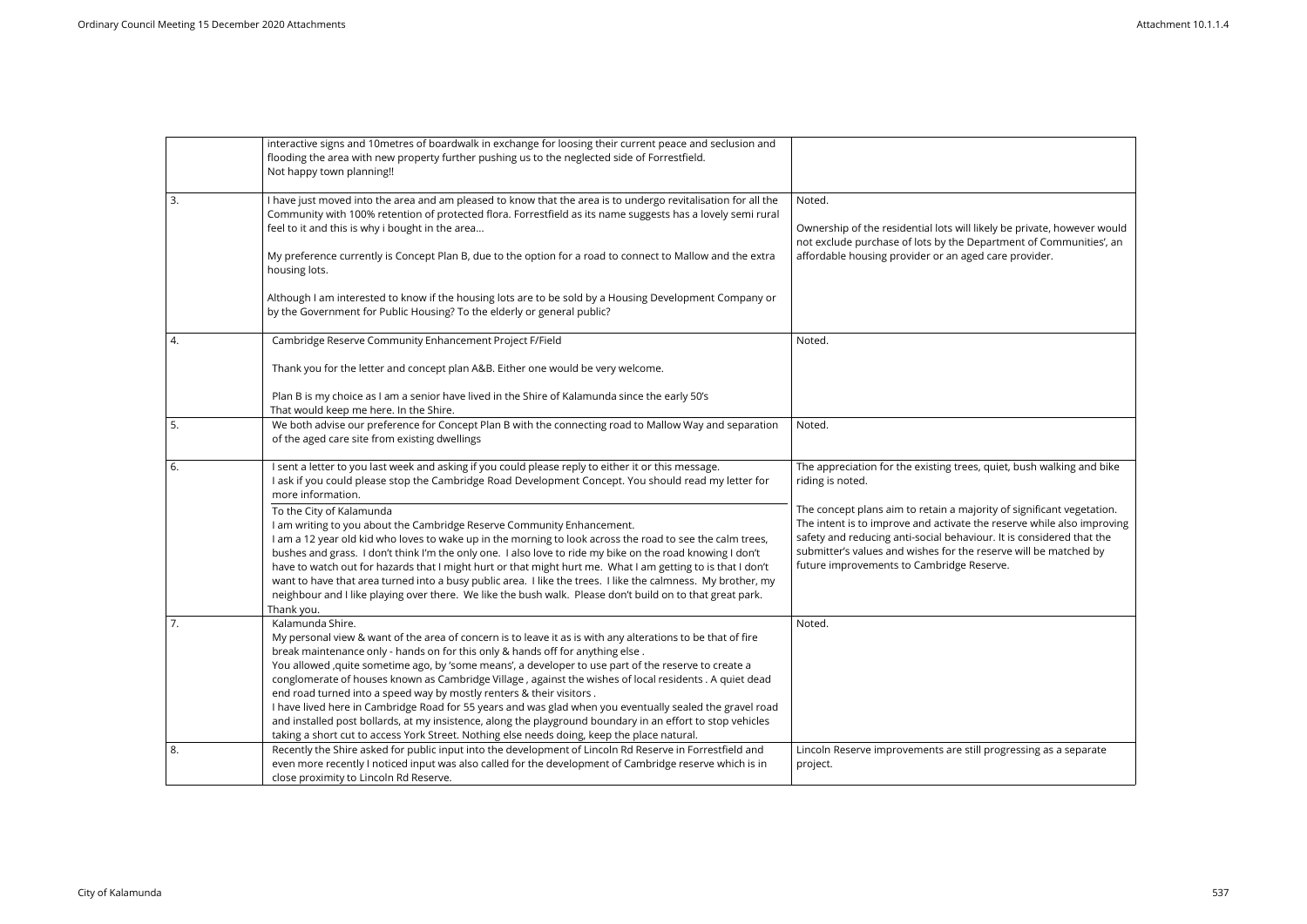|                                                               | Can you please tell me whether this mean Lincoln Reserve development has been abandoned and the<br>focus is on Cambridge reserve or are both of them being developed?<br>I'm not sure if this is the responsibility of the same department but I would like to also bring to the<br>appropriate department's attention the need for the street verges/nature strips in the Forrestfield area to<br>be mowed, particularly along Hartfield Rd and the Edinburgh Rd shopping centre where in spots the grasses<br>are knee high and more.                                                                                                                                                                                                                                                                                                                                                                                                                                                                                                                                                                                                                                                                                                                                                                                                                                                                                                                                                                                                                                                                                                                                                                          | The request for verge maintenance has been provided to the City's<br>Parks and Environment Services for consideration.                                                                                                                                                                                                                             |
|---------------------------------------------------------------|------------------------------------------------------------------------------------------------------------------------------------------------------------------------------------------------------------------------------------------------------------------------------------------------------------------------------------------------------------------------------------------------------------------------------------------------------------------------------------------------------------------------------------------------------------------------------------------------------------------------------------------------------------------------------------------------------------------------------------------------------------------------------------------------------------------------------------------------------------------------------------------------------------------------------------------------------------------------------------------------------------------------------------------------------------------------------------------------------------------------------------------------------------------------------------------------------------------------------------------------------------------------------------------------------------------------------------------------------------------------------------------------------------------------------------------------------------------------------------------------------------------------------------------------------------------------------------------------------------------------------------------------------------------------------------------------------------------|----------------------------------------------------------------------------------------------------------------------------------------------------------------------------------------------------------------------------------------------------------------------------------------------------------------------------------------------------|
| 9.                                                            | My preference is Concept Plan A                                                                                                                                                                                                                                                                                                                                                                                                                                                                                                                                                                                                                                                                                                                                                                                                                                                                                                                                                                                                                                                                                                                                                                                                                                                                                                                                                                                                                                                                                                                                                                                                                                                                                  | Noted.                                                                                                                                                                                                                                                                                                                                             |
| 10. Department<br>of Water and<br>Environmental<br>Regulation | The Department of Water and Environmental Regulation has assessed the planning scheme<br>amendment and has no objections, however we have not comprehensively assessed the referral.<br>Please note that the referral took over a month to reach us as it was sent to an incorrect address. Can all<br>correspondence please be directed to swanavon.landuse@dwer.wa.gov.au, or alternatively posted to 7<br>Ellam St, Victoria Park 6100. This will avoid any delays in the Departments response and allow sufficient<br>time for all referrals to be assessed and appropriate comments provided.<br>All correspondence will be forwarded to the relevant section of the Department once it has been<br>received by the Regional office, as is the current process for all other referrals from the City of<br>Kalamunda.                                                                                                                                                                                                                                                                                                                                                                                                                                                                                                                                                                                                                                                                                                                                                                                                                                                                                       | Noted.                                                                                                                                                                                                                                                                                                                                             |
| 11. Department<br>of<br>Communities                           | Thank you for the opportunity to comment on the proposed Cambridge Reserve Community<br>Enhancement Project Forrestfield. The Department of Communities (Communities) advocates for<br>affordable and aged housing outcomes and supports the City in planning for the provision of high-<br>amenity local aged care facilities.<br>As the owner of an adjacent property, Lot 588 (20) Mallow Way, Forrestfield. Communities is concerned<br>regarding the potential impact on the amenity of our asset.<br>We have reviewed the two concept plans for the site and have identified potential issues with vehicular<br>and pedestrian access, visual interfaces between the proposed lots and the streets, laneways and<br>public open space. It is recommended that prior to the amendment progressing, the areas proposed<br>for re-zoning to are further tested to ensure they readily accommodate a built-form outcome that can<br>satisfactorily address these matters.<br>Should the proposed amendment proceed, Communities would support the site incorporating a<br>variety of lot sizes, housing typologies and a mix of housing tenures to facilitate diverse and affordable<br>housing. The proposed road, cycle and pedestrian paths should help to provide a legible, connected<br>and safe movement network within the site and to the surrounding locality. Promoting walkability and<br>recreational walking and providing for planned and incidental physical activity required for ageing in<br>place is supported by Communities.<br>We would appreciate the opportunity to provide input on the future development plans and be<br>notified of any updates on the Cambridge Reserve project. | Detailed considerations of built form will occur as planning<br>progresses and the management of interface with adjoining or<br>adjacent residential lots will be a key consideration.<br>Landscaping and road designs will provide for appropriate vehicle<br>and pedestrian access.<br>Support for housing diversity and affordability is noted. |
| 12. Department<br>of Health                                   | Thank you for your letter of 29 September 2020 requesting comments from the Department of<br>Health (DOH) on the above proposal. The DOH provides the following comment:<br>Water Supply and Wastewater Disposal<br>1.                                                                                                                                                                                                                                                                                                                                                                                                                                                                                                                                                                                                                                                                                                                                                                                                                                                                                                                                                                                                                                                                                                                                                                                                                                                                                                                                                                                                                                                                                           | The proposed development will be required to connect to sewer, and<br>any effluent disposal will be subject to relevant approvals.                                                                                                                                                                                                                 |

| been provided to the City's<br>nsideration.           |
|-------------------------------------------------------|
|                                                       |
|                                                       |
|                                                       |
|                                                       |
|                                                       |
|                                                       |
| ill occur as planning                                 |
| erface with adjoining or<br>onsideration.             |
| vide for appropriate vehicle                          |
| dability is noted.                                    |
|                                                       |
|                                                       |
|                                                       |
|                                                       |
|                                                       |
| uired to connect to sewer, and<br>relevant approvals. |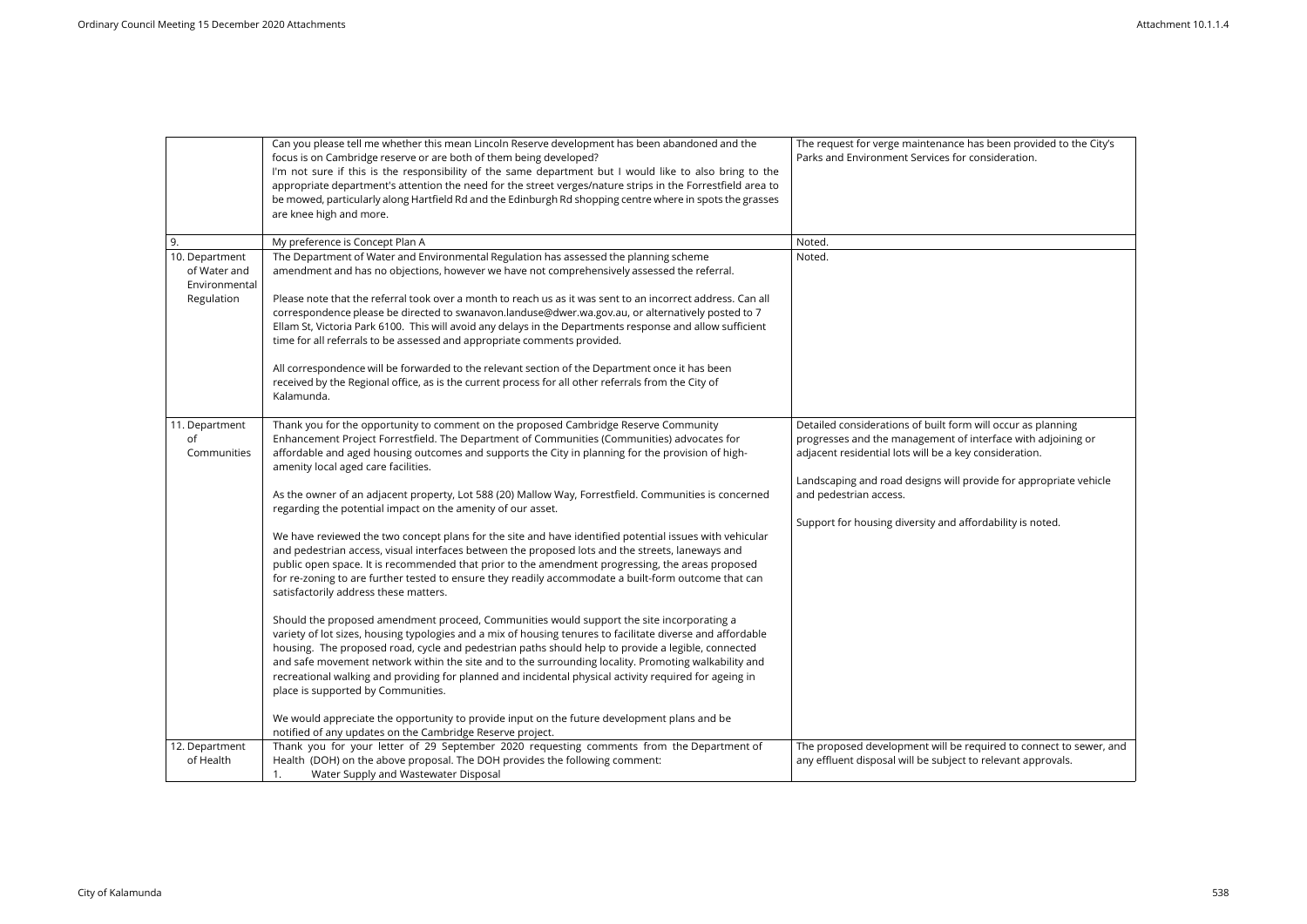|                                | The development is required to connect to scheme water and reticulated sewerage and be in<br>accordance with the Government Sewerage Policy 2019.<br>Approval is required for any on-site wastewater treatment process with such proposals being in<br>accordance with DOH publications which may be referenced and downloaded from:<br>http://ww2.health.wa.gov.au/Articles/N_R/Recycled-water<br>Further design elements that should be considered include:<br>A range of quality public open spaces should be provided to contribute towards the recreation,<br>physical activity, health and social needs of the community.<br>Parks and open spaces should be located within walking distance of most residents along<br>well-lit connected routes and be co-located with other community facilities to encourage access<br>by walking or cycling.<br>The design of parks and open space and the infrastructure provided within them should cater for<br>a variety of users to undertake a mix of activities that increase physical activity, provide access to<br>healthy nutritious foods (though community gardens) and prevent injury.<br><b>Medical Entomology</b><br>The proposal is llocated in an area that may be prone to mosquitoes as wetlands are in the vicinity.<br>Stormwater management infrastructure such as culverts, road drainage systems, etc. should be in<br>accordance with the Department of Water publication Stormwater Management Manual for<br>Western Australia, to the satisfaction of the local government:<br>http://www.water.wa.gov.au/data/assets/pdf file/0020/4 772/44217.pdf<br>A mosquito management plan may be appropriate and can be downloaded from:<br>http://ww2.health.wa.gov.au/Articles/J M/Mosquito-management | The recommendations in this submission will be further considered<br>when preparing a Local Structure Plan or detailed landscaping<br>designs.<br>The mosquito risk is noted. The basin will be seasonal dry in summe<br>but in winter and transitional seasons may require other mitigation<br>measures to prevent mosquito breeding. This can be addressed<br>through a future mosquito management plan. |
|--------------------------------|-------------------------------------------------------------------------------------------------------------------------------------------------------------------------------------------------------------------------------------------------------------------------------------------------------------------------------------------------------------------------------------------------------------------------------------------------------------------------------------------------------------------------------------------------------------------------------------------------------------------------------------------------------------------------------------------------------------------------------------------------------------------------------------------------------------------------------------------------------------------------------------------------------------------------------------------------------------------------------------------------------------------------------------------------------------------------------------------------------------------------------------------------------------------------------------------------------------------------------------------------------------------------------------------------------------------------------------------------------------------------------------------------------------------------------------------------------------------------------------------------------------------------------------------------------------------------------------------------------------------------------------------------------------------------------------------------------------------------------------------------------------------------|------------------------------------------------------------------------------------------------------------------------------------------------------------------------------------------------------------------------------------------------------------------------------------------------------------------------------------------------------------------------------------------------------------|
| 13. Department<br>of Education | City of Kalamunda - Cambridge Reserve Community Enhancement Project<br>Forrestfield I Local Planning Scheme No. 3-Amendment 104<br>Thank you for your letter and providing the Department of Education (Department) with the<br>opportunity to comment on the abovementioned.<br>The Department has reviewed the proposed amendment to the City of Kalamunda's Local Planning<br>Scheme to rezone the subject land from 'Local Open Space' to 'Urban Development' to facilitate a<br>future residential aged care facility and local open space improvements. The subject site falls within<br>the student enrolment intake area of Forrestfield Primary School.<br>Given the nature of the development which is not expected to generate additional student yield, it is<br>considered that the proposal will have no impact on the student enrolment number and<br>accommodation capacity of Forrestfield Primary School. Accordingly, the Department has no<br>objections to the proposal.                                                                                                                                                                                                                                                                                                                                                                                                                                                                                                                                                                                                                                                                                                                                                                           | Noted.                                                                                                                                                                                                                                                                                                                                                                                                     |
| 14. Water<br>Corporation       | Water<br>Reticulated water is currently available to the subject area. All water main extensions, if required<br>for the development site, must be laid within the existing and proposed road reserves, on the correct<br>alignment and in accordance with the Utility Providers Code of Practice.<br>Wastewater<br>Reticulated sewerage is currently available to the subject area. All sewer main extensions, if required<br>for the development site, should be laid within the existing and proposed road reserves, on the correct<br>alignment and in accordance with the Utility Providers Code of Practice.                                                                                                                                                                                                                                                                                                                                                                                                                                                                                                                                                                                                                                                                                                                                                                                                                                                                                                                                                                                                                                                                                                                                                      | Water and sewerage connections are to be provided at subdivision<br>stage and the Department's expectations are noted.<br>The drainage area is provided based on the LWMS prepared for the<br>site and is sufficient to meet contemporary requirements subject to<br>installation of a northern basin under the Anderson Road power<br>easement.                                                           |

In will be further considered r detailed landscaping ill be seasonal dry in summer,  $t$  plan.  $\overline{\mathbf{b}}$  be provided at subdivision is are noted. the LWMS prepared for the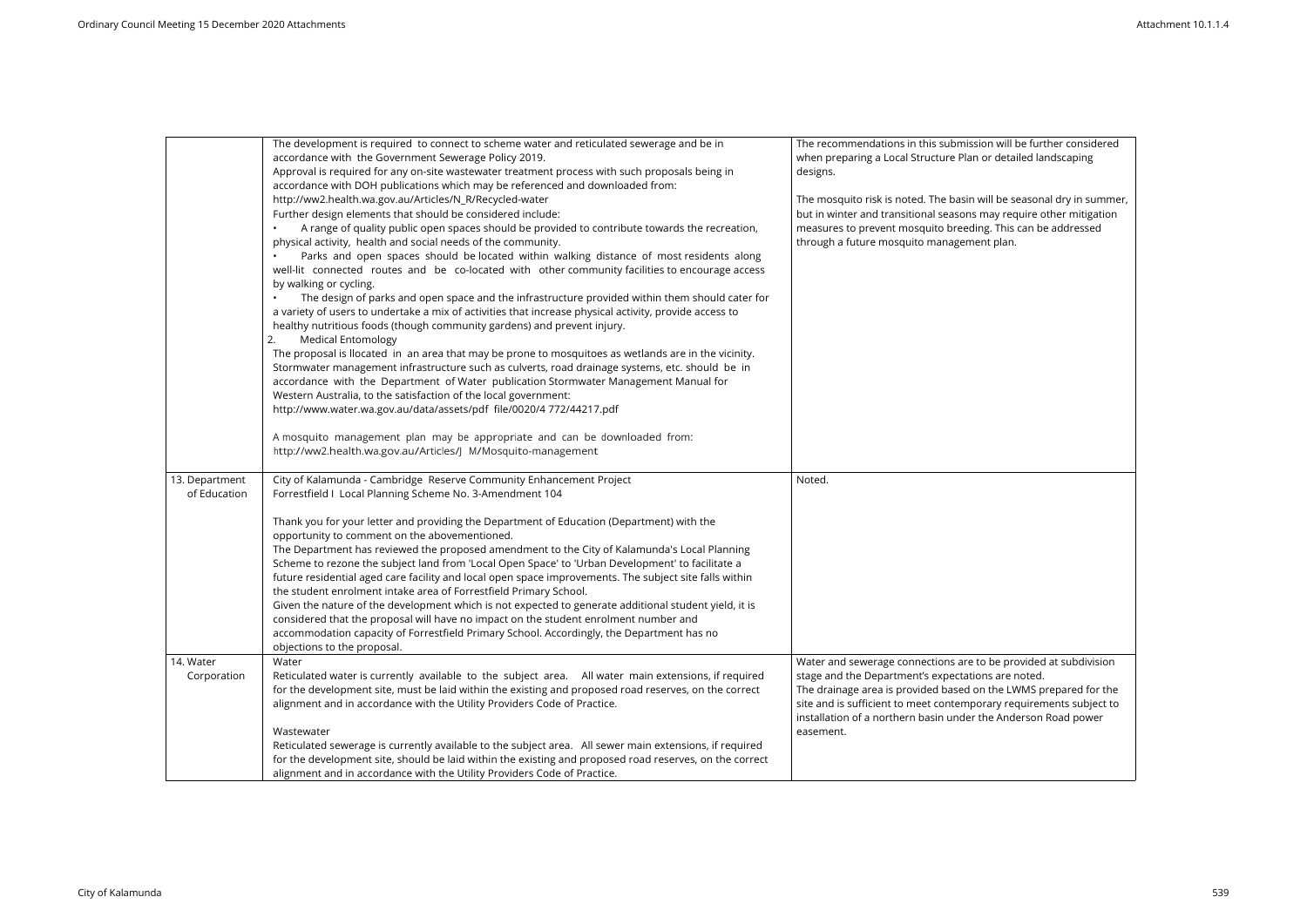| It should be noted that existing sewerage mains are located within the subject land. (Note plan<br>attached to email) An easement may be required to protect the mains. Due consideration will be<br>required when developing in this area. The developer is required to fund the full cost of protecting or<br>modifying any of the existing infrastructure which may be affected by the proposed development.                                                       |
|-----------------------------------------------------------------------------------------------------------------------------------------------------------------------------------------------------------------------------------------------------------------------------------------------------------------------------------------------------------------------------------------------------------------------------------------------------------------------|
| Drainage<br>The subject area falls within the Yule Brook Drainage Catchment.<br>The proposal is about 2km away from Yule Brook. The existing local basin at York Street compensates<br>the contributing sub catchment. The existing basin storage volume will be expanded to cater for<br>additional runoff from the new development. A management plan could be provided to ensure that<br>existing infiltration rates in the basin can be maintained in the future. |
| <b>General Comments</b><br>The developer is expected to provide all water and sewerage reticulation if required. A contribution for<br>Water, Sewerage and Drainage headworks may also be required. In addition the developer may be<br>required to fund new works or the upgrading of existing works and protection of all works.                                                                                                                                    |
| The information provided above is subject to review and may change. If the proposal has not<br>proceeded within the next 6 months, please contact us to confirm that this information is still valid.                                                                                                                                                                                                                                                                 |

# **Cambridge Reserve – Summary of Survey Responses**



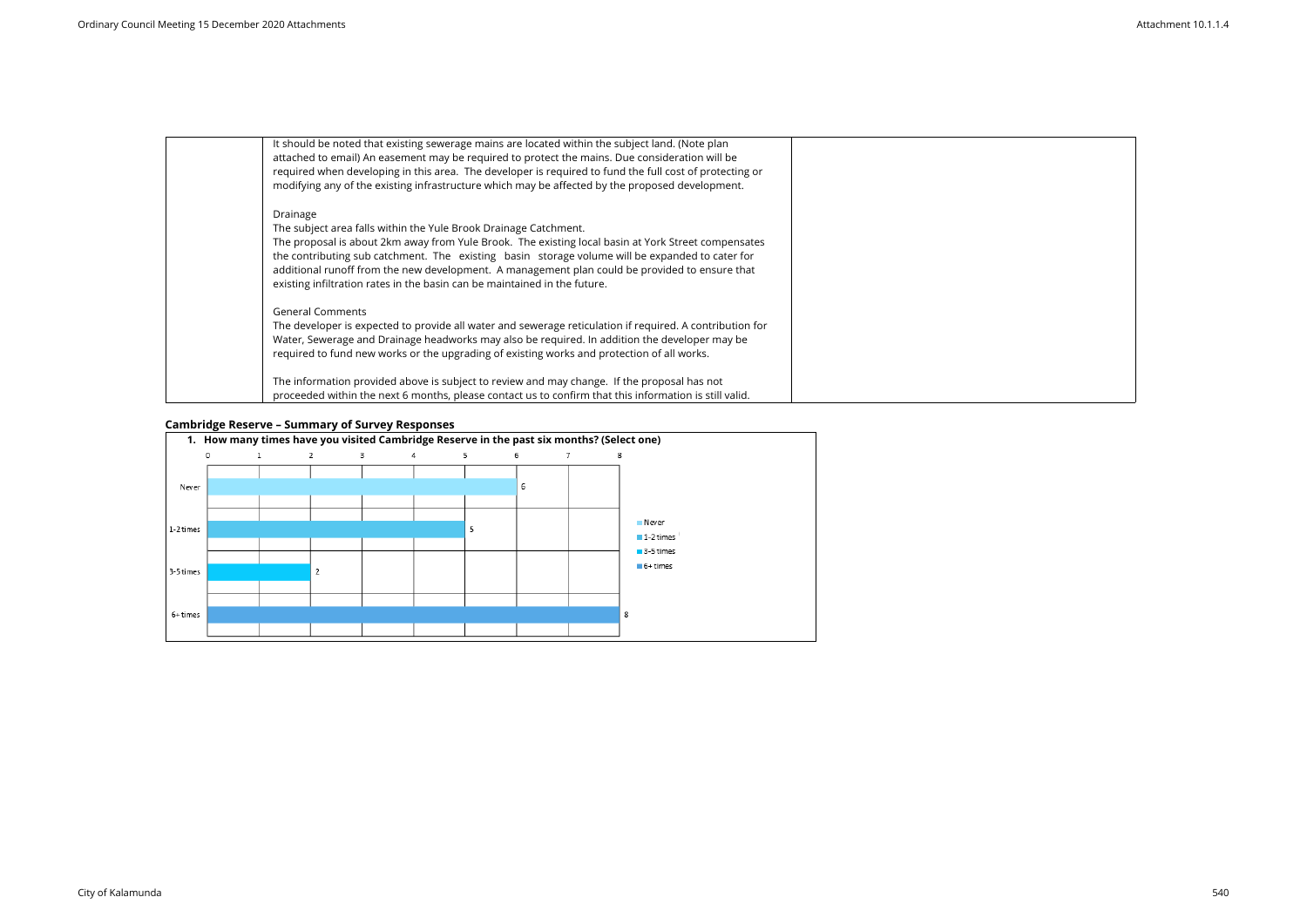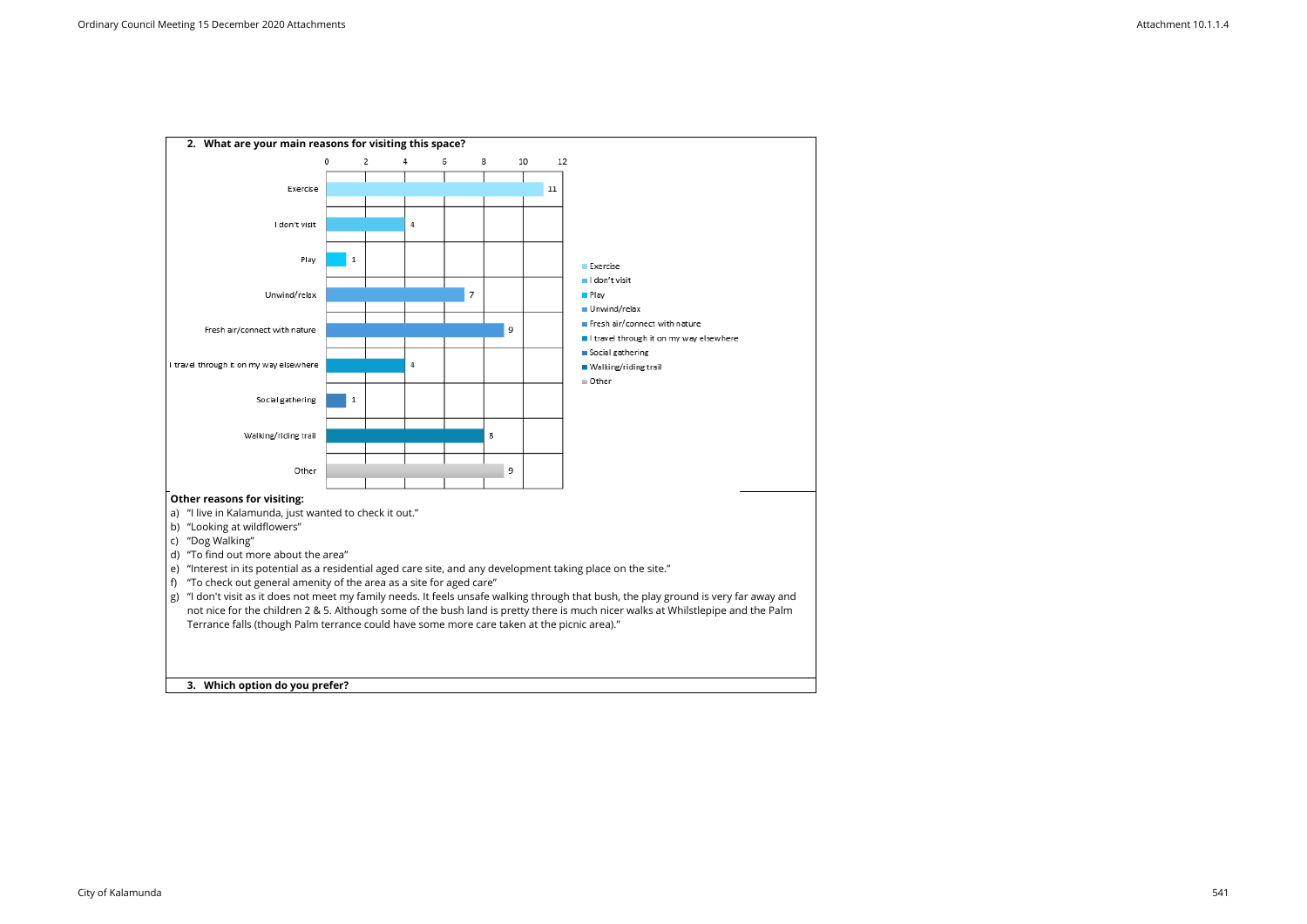#### **Additional comments on Option A**

- a) "I bought my home at the end of a cul-de-sac for privacy and being away from main roadways. This will transform the road into a thorough fare and introduce a large amount of traffic into the area. Secondly I do NOT want 2 story housing right behind my single story house. Alternatively you can purchase my house for the value i paid originally and i will move to another area."
- b) "Too big"
- c) "This plan appears to block the access from Moira Ave through to Mallow Way"
- d) "A sound integration of aged care with a number of other community and residential activities."
- e) "It could be good to connect Moira Avenue to other side of park as it takes long time to go Birkshire road and require extra time to go railway station which is not convenient at all."
- f) "likely to cause issues and objections from local residents should only be used if necessary for best quality residential aged care facility"
- g) "May cause objections from local residents"
- h) "Currently the City of Kalamunda requires all the aged care accommodation to cope with the numbers needing this service, and to keep these people local & close to family & friends."
- "Not having any access to Mallow Way, even pedestrian access, creates a pocket of bush along the northern edge that very few people will visit. I feel this will only attract further anti social behaviour, as drugs and alcohol consumption can take place in an area hidden from everywhere else. Maintaining access will encourage more people (dog walkers, joggers etc.) to pass through the area and act as a deterrent."

#### **Additional comments on Option B**

- a) "I think having more house blocks is important and I think this amount of land is enough for aged care"
- b) "I bought my home at the end of a cul-de-sac for privacy and being away from main roadways. This will transform the road into a thorough fare and introduce a large amount of traffic into the area. Secondly I do NOT want 2 story housing right behind my single story house. Alternatively you can purchase my house for the value i paid originally and i will move to another area."
- c) "Too big"
- d) "A good alternative if A cannot be supported"
- e) "Preferred as less impact on local residents and provides an extra access way for them to the recreational area - also for RACF residents to the local area. May have fire safety benefit. But a potential developer must be happy to use this site, so Concept A should be retained as an option when marketing the site. We need 100 - 120 beds on this site."
- f) "Less impact on local residents . Depends on any potential developer of aged care residences. Whether Concept A or Concept B will give the desired outcome, i.e. accomodation for 100 - 150 aged care places is needed"
- g) "better transition from existing residential to aged care /"
- h) "The road connection to Mallow Way creates a more connected community. It will increase the number of nearby residents who will walk to the site. Plus it will make it easier for people to walk to the deli, medical centre and dentist on Holmes Road. I understand that the Mallow Way precinct is a very ugly part of Forrestfield (crime, unsavoury behaviour and rundown state housing) but blocking it off so that it's hidden away isn't going to fix that problem. Maintaining access to

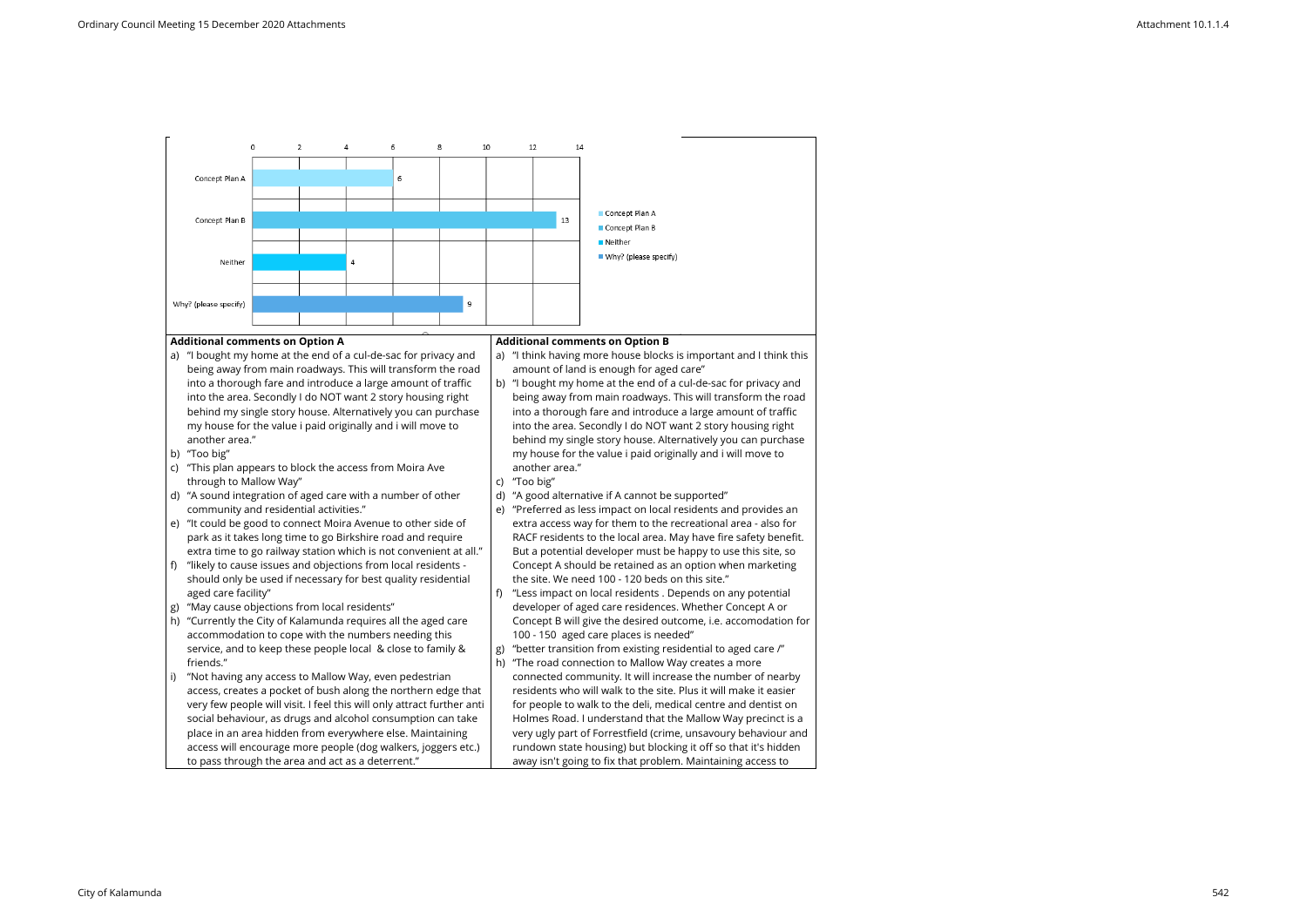| Mallow Way should be the first step to beautifying the whole |
|--------------------------------------------------------------|
|--------------------------------------------------------------|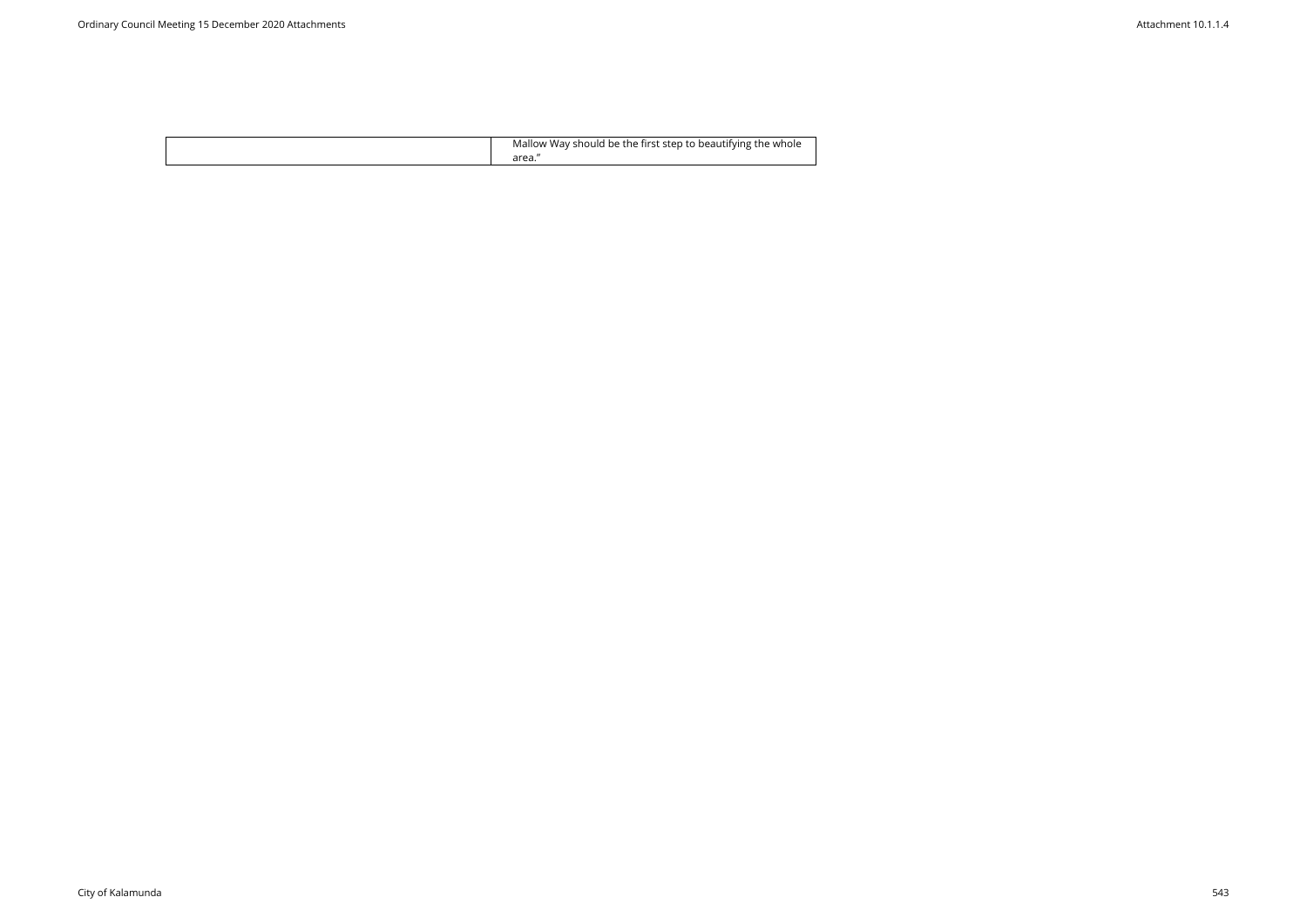

- d) "We are excited at the prospect of a new playground and shady grassed area. As the proposal involves fenced TEC, a sprawling nature playground, with little activity stations scattered in a general path across the entire reserve, will give children plenty of opportunities to explore, adventure and appreciate the beautiful duck pond and protected bush lands. A playground limited to one area will become crowded; if obstacles and other nature playground features are spread out, families will be able to enjoy more space and come to the park to picnic in a different area each time, without having to gravitate to the stock standard all-inone playground area. The upgrade would be even more meaningful if local school children were able to participate in a community painting or mosaic of the native flora and fauna present in the TEC. Unfortunately the parks closest to us are full of weeds, prickles and gravel. Similarly, the lane ways we take to get to these parks are overgrown with weeds and prickles, including nasty double Gs. We would love to see the public areas West of the development looking just as magnificent as the new concept plans."
- e) "Maybe less dumping rubbish on the reserve"
- f) "prevent the use of the reserve by rowdy four wheel drives and motorbikes"
- g) "Improved bushland and access to it."
- h) "Potentially all the items in question 7 are benefits if developed."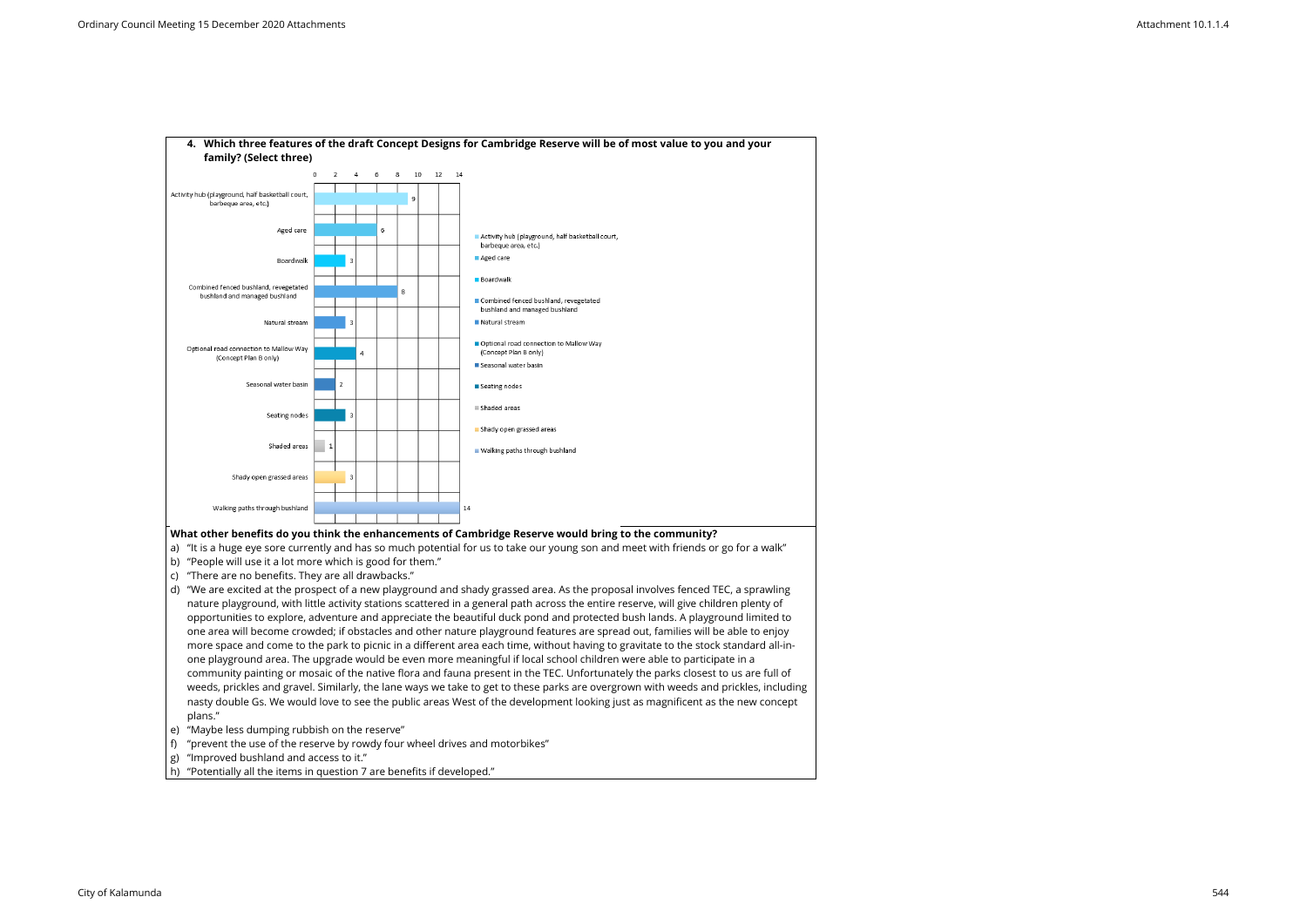- i) "It is now a rather neglected area, any improvement would be of benefit."
- $|j\rangle$  "An added amenity to this area"
- k) "The City of Kalamunda residents enjoy the connection to nature, the hills and the sense of community. The conceptual layout gives that 'feel'"
- l) "A natural, beautiful, safe space all members of the community can enjoy no matter what age. I do believe SAFETY is an important element that needs to be considered because if people don't feel safe in this area, they wont go. This particular area on this side of Forrestfield has state housing and low socioeconomic households and is known to attract antisocial behaviour."
- m) "Bring the community together to care & look out for neighbours."
- n) "Plan for future generations. Note: Selected more than three options. Selected all EXCEPT Aged care and Optional road connection."
- o) "The shire talks a lot about wanting to make a focus on families (ironic as we add another aged care facility). In established Forrestfield areas (not the new estates) there have been no improvements to playgrounds. In this are there are 3 unshaded, old, basic and uninspiring 'play grounds' which are hardly ever used (blackbutt, almond way, palm terrace. This reserve will be a welcomed by children and families who live in this older part of forrestfield. The addition of the activity and sensory points to 20202 design is nice,"
- p) "People in Forrestfield are always talking about other parks and playgrounds around Perth and are willing to drive great distances to visit them. Right now this side of Forrestfield doesn't have anything like that. If done properly I think this project will be something that the community will be proud of and fully embrace as their own."

- a) "no limestone walking paths include more bicycle path to enjoy for kids"
- b) "Move the entire facility elsewhere and leave the RESERVE where it is. It was classified as a reserve due to the biodiversity."
- $\mid$   $\rm c)$  "The playground and shady grassed area would be better placed away from the storm water basin as it may be a squelchy breeding ground for mosquitoes."
- d) "Get rid of the buildings and just enhance the open space. Other councils manage it such as the great piece of bush land on beach and alexander in Koondoola"
- e) "Provide Public access way from Moira Avenue."
- f) "Road connect from Moira"
- g) "Ensure adequate, easy access parking is available for staff and visitors to the RACF as well as users of the recreational areas."
- h) "Please remove the half basketball court. The sound of bouncing basketballs travels far, is very repetitive and soon becomes a nuisance. Local youths would use at all hours of the day and night and I think it would create problems. I'd include CCTV all around the aged care facility to improve security and safety as this area can be a bit dicey at times."
- i) "Transport, traffic and parking"
- j) "improvements are more for detailed design / budgeting ensuring that the road reserve maintenance is funded appropriately untidy road reserves can very quickly change the look and feel of a space, invariably in a negative manner. This results in an increase in littering, dumping of waste, vandalism etc If the road reserve is not to be parked on, then installing low level bollards would be a suggestion."
- k) "Nature based playground preferred. Cafe adjacent activity hub"
- l) "Quality well designed nature play I have seen varying photos of the potential play ground. This is the most important feature for families. It must have varying leveled activities for all ages. It needs to be have multi areas for spread out interactions. May it not have one of those slides like bushmead and hales which I have witness multiple children hurt themselves on. May it have shade and imaginative play spaces.

### **What improvements do you think could be made to the concept plans?**

Additional small play area closest to Anderson Road - The reserve is large and the main feature for families is on Cambridge road side. Could a small play ground be added closer to Anderson road side OR could the shire upgrade the 3 sites noted above to bring some value, respectability and family friendliness for the children in the area? Again if you want to keep families in the area there must be an increase investment for children's play spaces. If there is concern about play spaces in close proximity, note that the above notes parks in Vic Park, Tom Wright Park and Rayment are 3 mins walk from each other!

The Town of Victoria Park has done a brilliant jobs with their recent parks in Carlisle and Lathlain and Burswood including nature play, water play (would be great!), skate and scooter paths, imaginative play items like ships, lovely trees included. I take my kids out of the shire most times for play dates as even our flag ship park, stirk park, has so much potential and has had no improvements. Yet again w

https://buggybuddys.com.au/things-to-do/playgrounds-and-parks-in-perth/tom-wright-park/ https://buggybuddys.com.au/things-to-do/playgrounds-and-parks-in-perth/rayment-park-laithlain/ https://buggybuddys.com.au/things-to-do/playgrounds-and-parks-in-perth/g-o-edwards-park-burswood/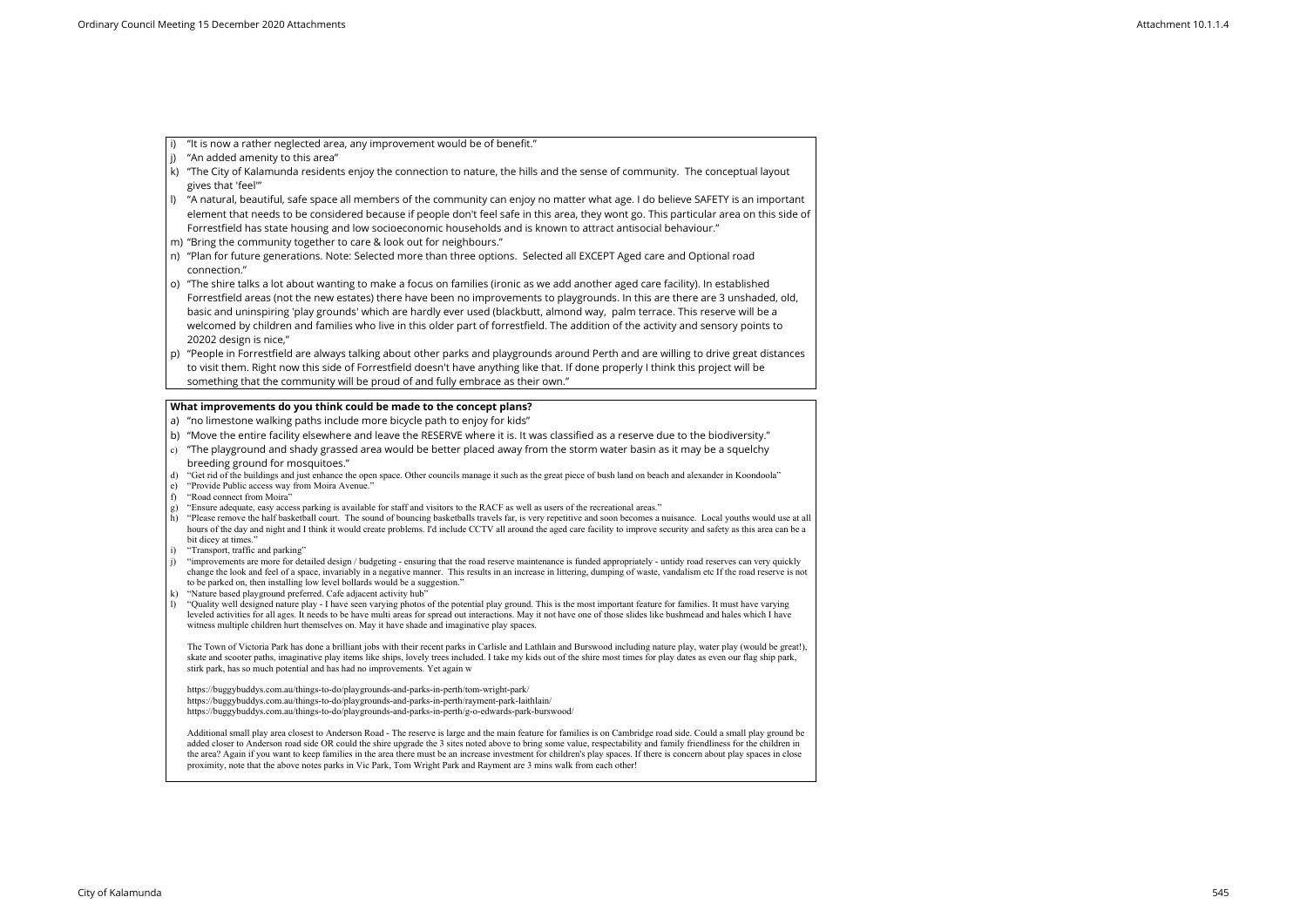Toilets - all the new parks in estates (Hales, Bushmead, Wattle Grove) don't have toilets. That's great for those who live in the estates and can enjoy the space and go home mid picnic or play to use the bathroom. This is a big space. It would be helpful to have a toilet.

Beautification of Anderson road to Holmes (and even to Hawtin) Where has the dog park gone? - I saw drawings of the plans previously that included a dog park extending from Mallow to Anderson Road. This stretch of the reserve is an eye sore of weeds and dead trees. What can be done to integrate beautification of this area into the plans as they border the reserve.

m) "The proposed shelter/playground location seems incongruous, given the need to eliminate existing vegetation and habitat there, whilst re-vegetating elsewhere. As a specific example, Painted Button-Quails can be consistently seen/heard in this spot. Combined with the road addition and houses, I doubt they could maintain their existing territory. Unfortunately the reports commissioned by council seem to acknowledge very little of the fauna on site.

Generally, I fear this area would be a white elephant, that the basketball court has potential to be a noise problem, and would prefer more emphasis on regeneration."

n) "The activity hub could be bigger. The allocated space doesn't seem big enough. Ideally the playground should be on the same scale as Bibra Lake Regional playground or Woodbridge Riverside play space. There are still a lot of private properties backing onto the reserve with old, ugly and mixed style fences. All fences should be replaced and be the same design or at the very least, put in a lot of fast growing plants along fence lines to hide them and discourage graffiti. Finally, make sure you do this properly. Take the best bits of other playgrounds and parks around Perth and bring them to Forrestfield. The people of Forrestfield have waited a long time for a project like this and deserve the best."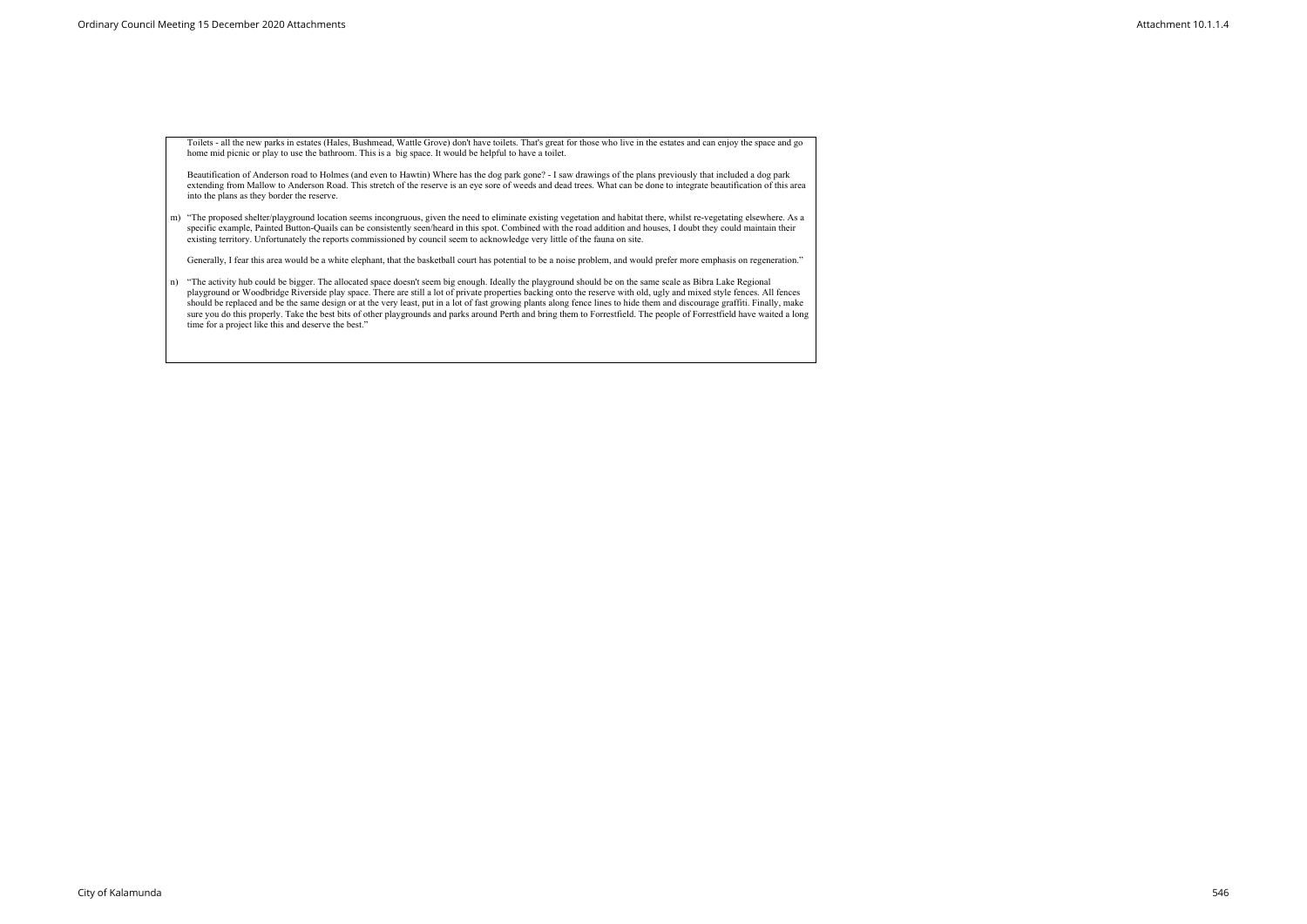